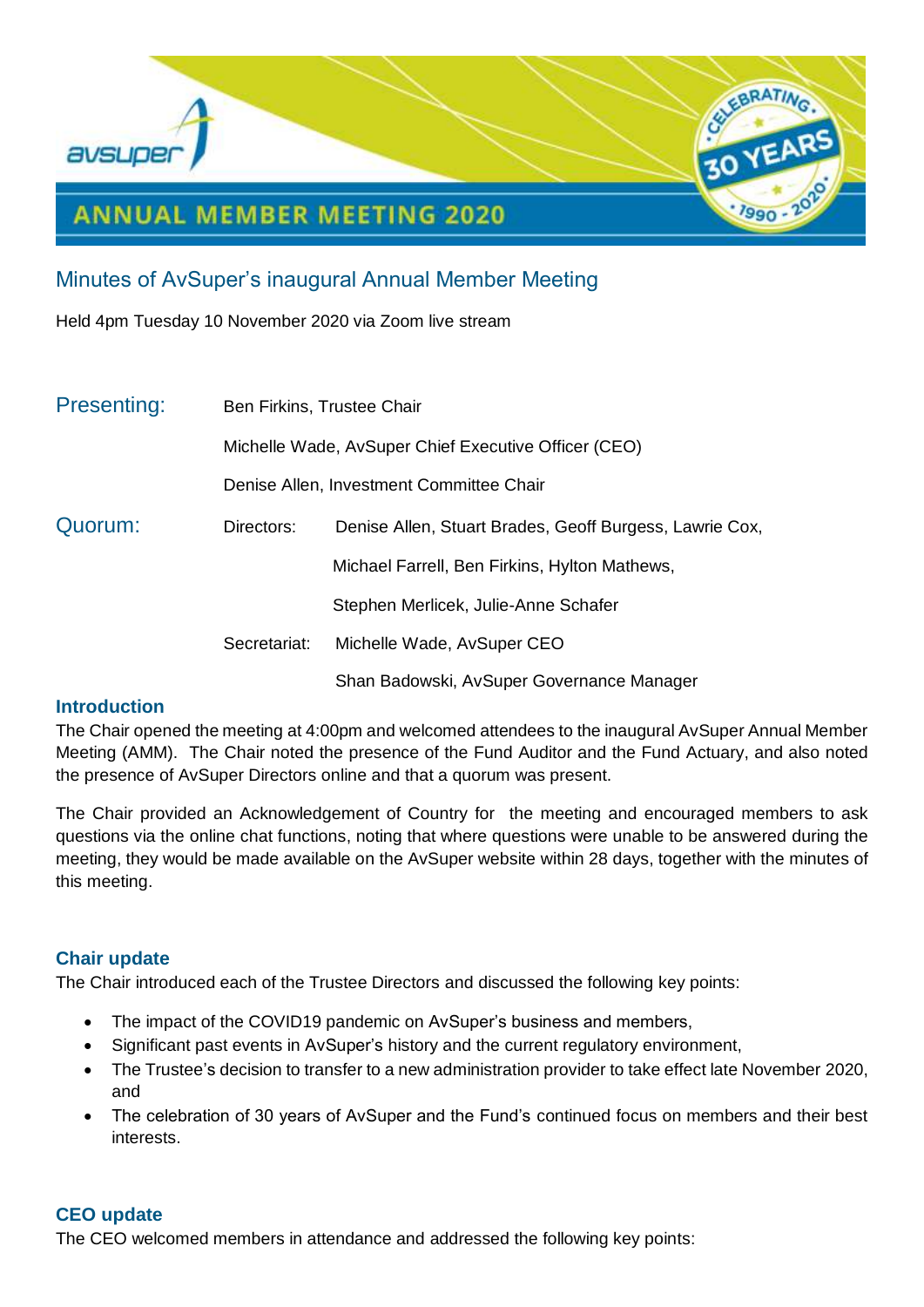- Significant events of 2020 including bushfires and COVID19 which resulted in the closure of the Canberra office and the introduction of work from home arrangements. The CEO also noted the restrictions on travel and the introduction of new technologies to conduct member meetings,
- Legislative changes including default insurance in super becoming opt in for members under 25 and account balances under \$6,000, as well as work test changes,
- The Superannuation Financial Hardship early release scheme introduced by Government in response to the COVID19 pandemic,
- Impending changes and improvements to AvSuper's administration, including changes to the online access tool, a change from weekly to daily unit pricing and the introduction of BPAY for members making direct contributions,
- Fee reductions implemented in late 2019 and further reductions to be effective 30 November 2020,
- Key achievements including AvSuper having won the Member Select fund for the third year in a row as voted by members, and a first placing in the member satisfaction survey against 32 other super funds, and
- The introduction of electronic verification of member identification working well to speed up benefit payment processes and improve security for members.

# **Investment Committee Chair update**

The Investment Committee Chair addressed the following key points:

- The performance of investment markets in general, noting that 2020 commenced on a high before a sudden downturn as the pandemic took hold,
- The likely impact of COVID19 on global economies going forward,
- The short term returns of the MySuper option due to market volatility, and that 10-year Growth (MySuper) returns are still ahead of the Trustee's CPI + 3.5% objective,
- Changes made to the investment portfolio over the year including changes to both asset allocation and also to fund managers, and
- The current low interest rate environment, the effect on returns for cash investments and the need to balance risk.

# **Member questions**

The following questions were submitted by members either prior to the meeting or via the online chat function at the meeting.

# QUESTION 1

# **Would like more visibility and control of investments, to know what shares I am invested in and to select individual international shares?**

There is a wealth of detailed investment information on AvSuper's website, so that is a very good place for members to start. You will find a full list of the current fund managers we have selected to manage our investments there, across each asset class. There's also a section for our top 10 holdings for both Australian shares and Global shares which we refresh regularly.

We're also preparing for a much broader publication of our full portfolio holdings, which we expect will commence in 2021, in line with some new legislative requirements.

In terms of a direct share option, we continue to monitor product developments in this space, but we've no plans in the short term to introduce this to members. Our current experience suggests there wouldn't be enough support from AvSuper members to make it cost effective. We've also seen that take-up rates for other super funds have been much lower than anticipated.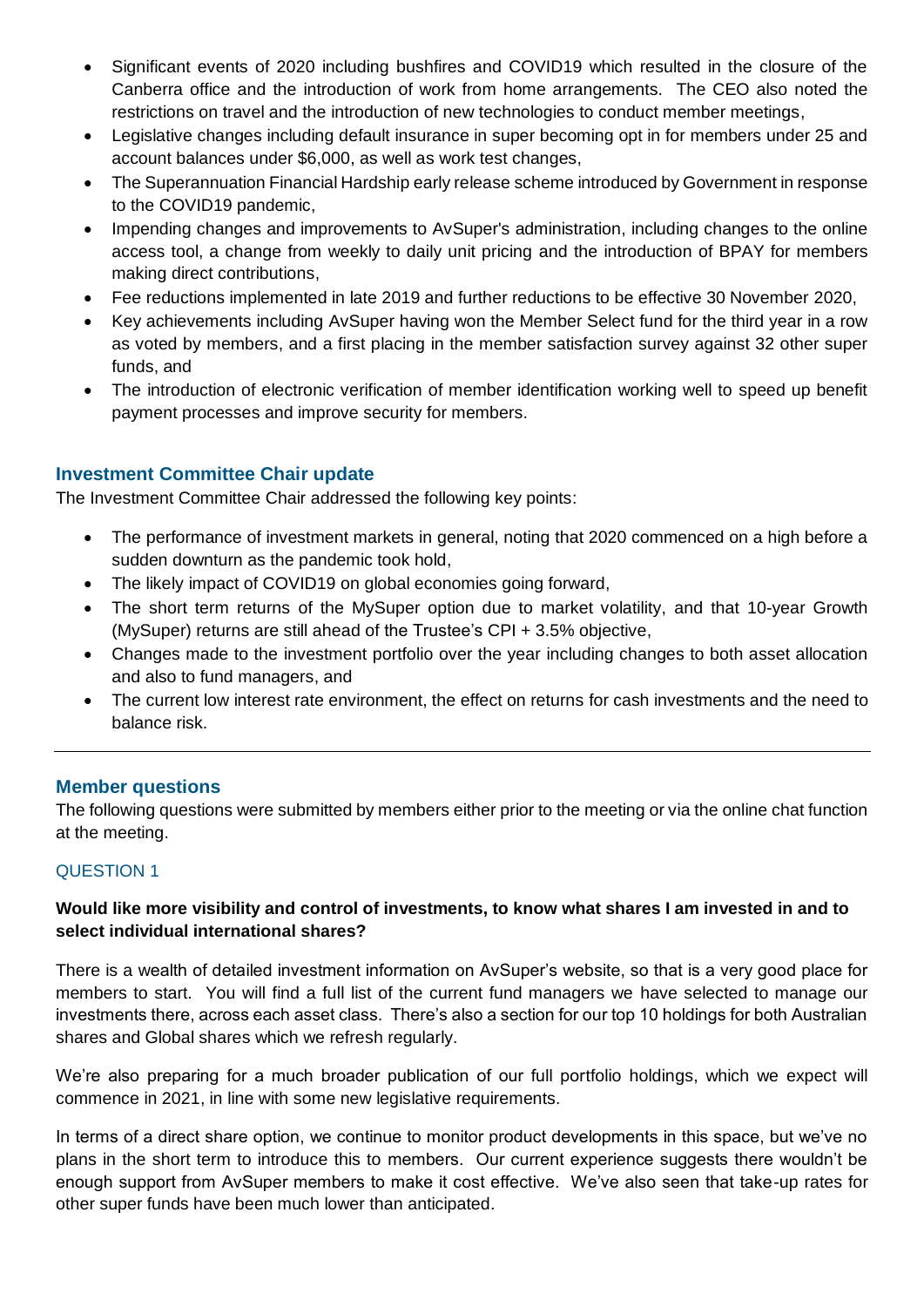At this point in time, while we'll continue to monitor these products, the cost of implementing and maintaining such a service would far outweigh the benefits to the AvSuper membership base as a whole.

# QUESTION 2

## **How is AvSuper performing since the pandemic? And how do the losses outweigh the gains?**

In February and March this year, we saw markets plummet as the reality of COVID19 hit hard. AvSuper's investment portfolio obviously reflected this downturn as well. Markets came back strongly in the June 2020 quarter, and whilst anything negative at the end of the financial year is disappointing, (and the Growth (MySuper) investment option returned negative -2.1% by 30 June, after fees and tax); the final result was nowhere near as bad as initial expectations were predicting.

We have provided more analysis about this to members in our Annual Report, which was issued with your member statement a few months ago.

The current financial year has been quite volatile with markets focused not only on the devastation of the pandemic and its economic impacts, but also the bitter and divisive US election campaign.

When you throw China disrupting our markets into that mix, it has made for a bumpy ride. As at the end of September 2020 (as not all of the October data has yet been received), the Growth (MySuper) option is up around 2% for the financial year to date. So, to answer this member's question, "Yes, recent gains have outweighed losses".

And October looks to be another positive month, so we remain cautiously optimistic that if the transition to Biden in the US is smooth, and with continued government stimulus – and hopefully a safe and efficacious vaccine – we can continue to add positive returns to member accounts.

## QUESTION 3

## **How is it determined that Airservices meets its Super Guarantee commitments?**

Airservices Australia is one of AvSuper's Corporate employers, so this question only affects members in our Corporate division. Ultimately, Airservices is responsible for ensuring that it meets its superannuation obligations in respect of its employees, in accordance with the Superannuation Guarantee (SG) Act. The Australian Tax Office (ATO) is responsible for ensuring employer compliance with the SG Act. Any members who are concerned that their employer is not meeting their minimum superannuation obligations should discuss this with their employer or raise the matter with the ATO.

## QUESTION 4

# **How do the Investment Committee and the Board factor in climate change risk for its investment strategy? Does the Board have a position about investing in fossil fuel industries? And what is our exposure to fossil fuels?**

We have a very good fact sheet on our website for members who are interested in learning more about AvSuper's responsible investment practices. It's certainly a very important element of our investment strategy. We recognise that climate related risks are increasingly recognised as an important emerging financial risk facing long term investors like AvSuper.

Of course, it's just one of the many significant risks we consider and monitor at the Investment Committee, given our main objective is to maintain and enhance the long-term purchasing power of AvSuper members' retirement savings.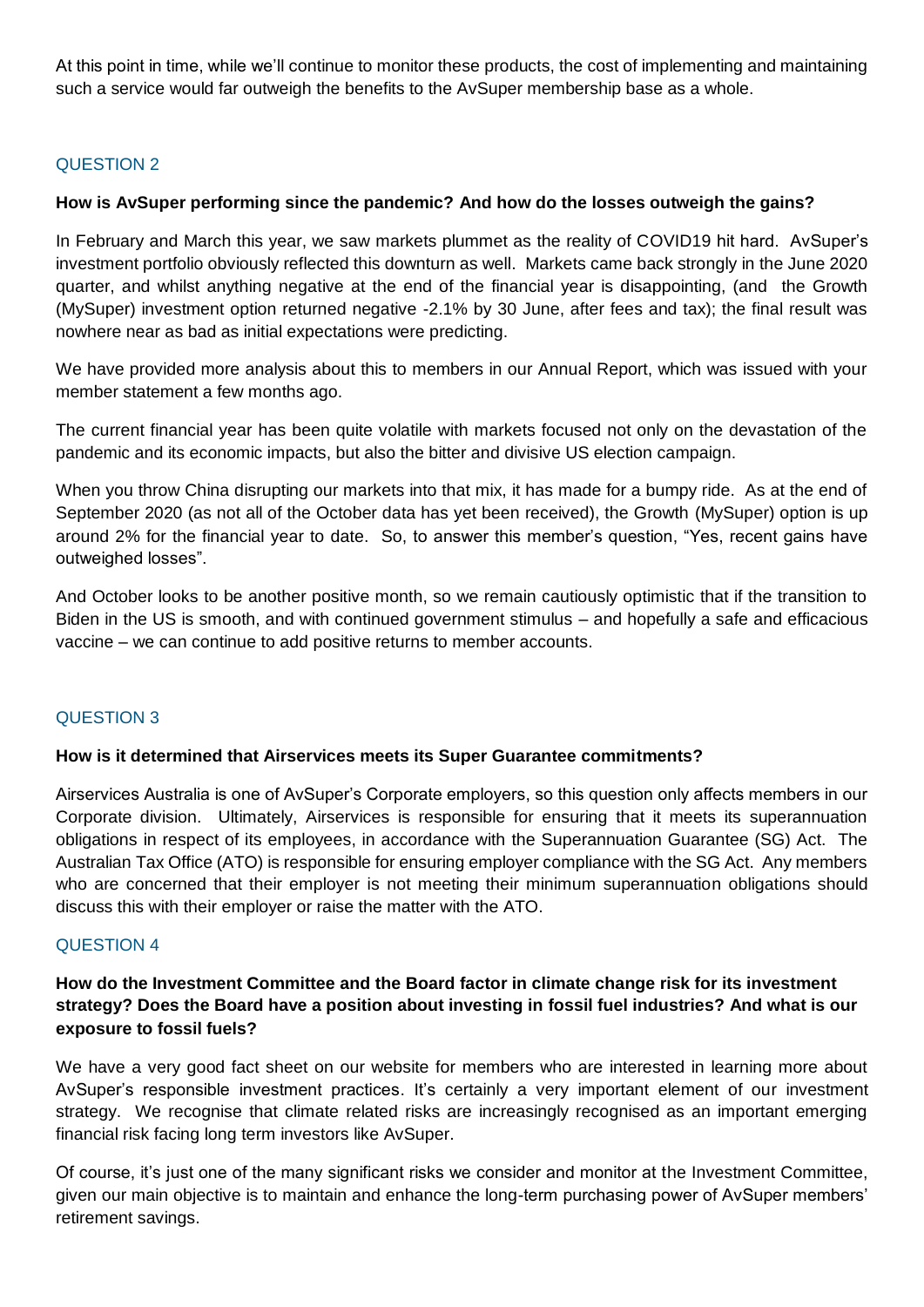We regularly meet with our fund managers, both equity and debt, and have made our concerns known in relation to climate risks and seek their views on the potential risks. I am pleased to say that all our fund managers routinely consider climate risks when analysing companies and assets they look to invest in.

In addition, it is part of our due diligence prior to appointing a new fund manager to review their position on climate related risks. We are also looking to provide more information on these matters on the Fund's website and in your inboxes going forward.

As to the fossil fuel exposure, currently in the total portfolio it is approximately 1%.

# QUESTION 5

## **What is AvSuper doing to reduce fees?**

As most members would be aware, our fees fall into two main categories.

The first of these is investment related fees and costs. As I mentioned earlier, we reduced fees in 2019 and again in 2020 for most of our investment options. We review these fees closely every year to ensure we are getting a good deal. And we regularly negotiate fees with our fund managers as our managers change and as we grow the Fund to take advantage of our scale.

The second category of fees is administration related. These tend to be more stable, and we've not had any administration fees increases in more than 13 years. The fee reduction we're introducing at the end of the month is very pleasing, especially given the increasing cost pressures on super funds more generally, especially those that arise from legislative change.

Both our administration fees and our investments fees are based on a cost recovery model, in line with our profit-for-members philosophy.

# QUESTION 6

## **What is AvSuper doing to improve their long-term average investment returns?**

The Trustee and its Investment Committee remain focused on providing strong, long term investment returns for members across the range of our investment options. While keeping an eye to the long-term results, we regularly monitor the performance of our investment managers and the Fund's asset allocation so that we can make any necessary changes throughout each year. We also regularly review investment fees and costs to ensure members are getting the best possible outcome.

# QUESTION 7

**Given the federal governments new measures in the October budget ensuring Super Funds act in the best financial interest of their members, has the Board considered merging with another fund that offers better retirement outcomes for members i.e. lower fees and higher returns for members, if not why not?**

The Trustee has established a range of general principles and requirements, as part of a larger framework response, which we consider essential when looking at a merger partner. The most important of these key principles is that any merger would be required to provide a greater net benefit to our members, including after considering the significant costs to members of effecting a merger.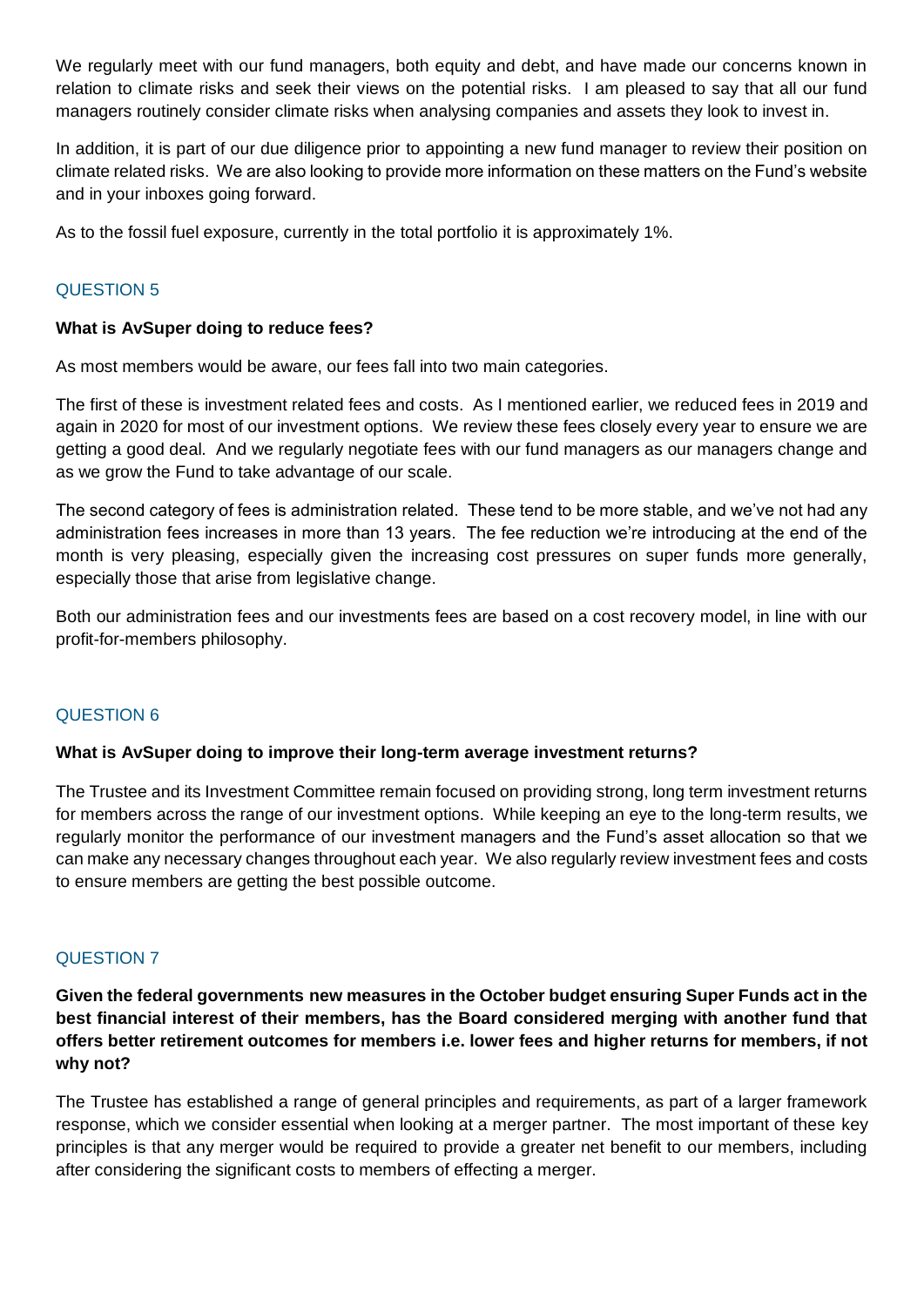AvSuper would only consider opportunities to merge with similar, like-minded super funds where we could achieve this strategic fit between us and another super fund partner, and where the member service and governance quality could be maintained at the existing high levels currently enjoyed by AvSuper members.

AvSuper has a rather unique place, being a fund with one of the highest average account balances in the superannuation industry. We also have one of the highest levels of member engagement as measured by such things as member online usage, member satisfaction surveys as well as participation and registration in meetings such as this one today. Our discussions with other super funds to date suggests that very few are well placed to be able to continue to offer the same range or quality of services, especially after considering the significant costs usually associated with undertaking a merger. And those merger costs are usually required to be borne by the members.

In summary, the Trustee does not have an ideological opposition to a merger. The key criterion is that it must be in the best interests of members.

## QUESTION 8

## **How has the recent downturn in aviation (due to COVID19) affected AvSuper?**

AvSuper's membership includes many people who work in the aviation industry, including a number of those on the Trustee Board. We understand the concerns of many of our members, and participating employers, for jobs in the aviation industry, and the uncertainty it is creating for our sector.

We are very conscious of the impact this has had for our members on their working lives, and our hearts go out to you. We hope that the lifting of the borders and the resurgence in domestic travel will facilitate a return to a normal working life.

We did see a small number of members access their super via the financial hardship release initiative introduced by the Federal Government throughout the year. This appears to be largely a result of reduced incomes rather than large scale job losses for our members.

Whilst many of us are employed in the aviation industry, the Fund does not have an aviation-oriented investment bias. Whilst many aviation companies have seen some very difficult times, we have not seen any material impact on the Fund.

It's obviously difficult to see what the longer-term ramifications may be, for the economy, for members, and for AvSuper, but we're confident at this stage that we're well positioned to weather the impact, under a range of scenarios.

## QUESTION 9

## **How will the recent Your Future, Your Super announcements affect AvSuper?**

These reforms were announced by the Government as part of the Federal Budget this year. It's important to recognise that they are only proposals at this stage and of course, are not yet law. There is still an industry consultation process to be undertaken before we will see the final form of the measures and understand the timing that will apply for their introduction.

There is a Budget 2020 Fact sheet on our website, that we've previously issued to members, which outlines the key proposals as communicated by the Government recently.

Unfortunately, it's a bit soon to be able to predict with any certainty what the likely impact on AvSuper will be until the legislation has been drafted and the measures are clarified. We will of course provide further updates to members as the legislative framework emerges.